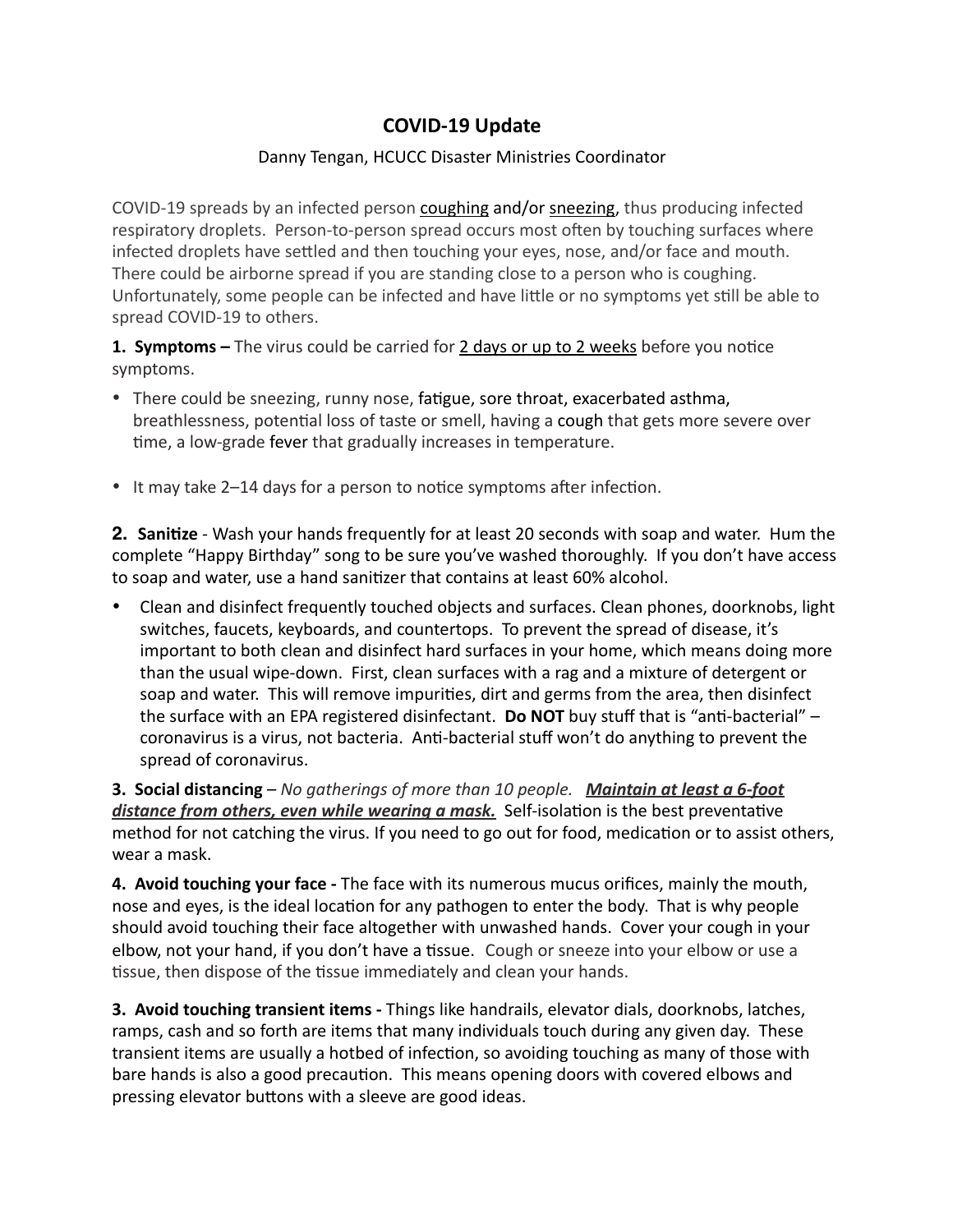**4.** Mask - The government **[recommend](https://www.cdc.gov/coronavirus/2019-ncov/prevent-getting-sick/diy-cloth-face-coverings.html%22%20%5Ct%20%22_blank)s** that all people wear cloth face masks in public places. This will help slow the spread of the virus from asymptomatic people or people who do not know *they have contracted the virus. Cloth face masks should be worn while continuing to practice social distancing.*

**5. Medical gloves** – There is no official policy that has come out yet. But if you are wearing medical gloves and are out and about, you should minimize your exposure to the virus by not touching possible contaminated surfaces.

**6. Supplies** - Have enough food and supplies on hand. (More than two weeks, possibly up to two month's worth.) Many restaurants and stores now have delivery service where you do not have to leave your house. Ordering from the Internet is another good way to receive goods. Make sure you have a good supply of prescription medication, e.g., at least 4 weeks' worth.

**7.** Psychological – Communicate with those whom you are close to. Remember, our communications still work; even more so, the video conferencing apps like Zoom have been taking off.

**8. Boosting Immunity** - Finally, the most important long-term thing anyone should do in the case of the COVID-19 pandemic is to take care of their body, being that it will be the one ultimately fighting the virus if they get infected. This means boosting the immune system and making sure it is in good condition. To get there, anyone should employ the well-known elements: eat a balanced diet of proteins, fats, vegetables, and carbohydrates with some additional vitamins like C and D; get plenty of rest; and engage in moderate exercise. These simple elements add up and boost a person's immunity to be able to take on any pathogen, including the new coronavirus strain.

## 9. COVID  $-19$  scams to watch out for  $-$

- **Testing scams**: Scammers selling fake at-home test kits or going door-to-door performing fake tests for money.
- Treatment scams: Scammers offering to sell fake cures, vaccines, and advice on unproven treatments for COVID-19.
- **Supply scams**: Scammers are creating fake shops, websites, social media accounts, and email addresses claiming to sell medical supplies currently in high demand, such as surgical masks. Deal with a reputable company. Remember, if it sounds too good to be true, it probably is, check it out first.
- **Provider scams**: Scammers are contacting people by phone and email, pretending to be doctors and hospitals that have treated a friend or relative for COVID-19, and demanding payment for that treatment.
- **Charity scams**: Scammers are soliciting donations for individuals, groups, and areas affected by COVID-19.
- **Phishing scams:** Scammers posing as national and global health authorities, including the World Health Organization (WHO) and the Centers for Disease Control and Prevention (CDC), are sending phishing emails designed to trick recipients into downloading malware or providing personal identifying and financial information.